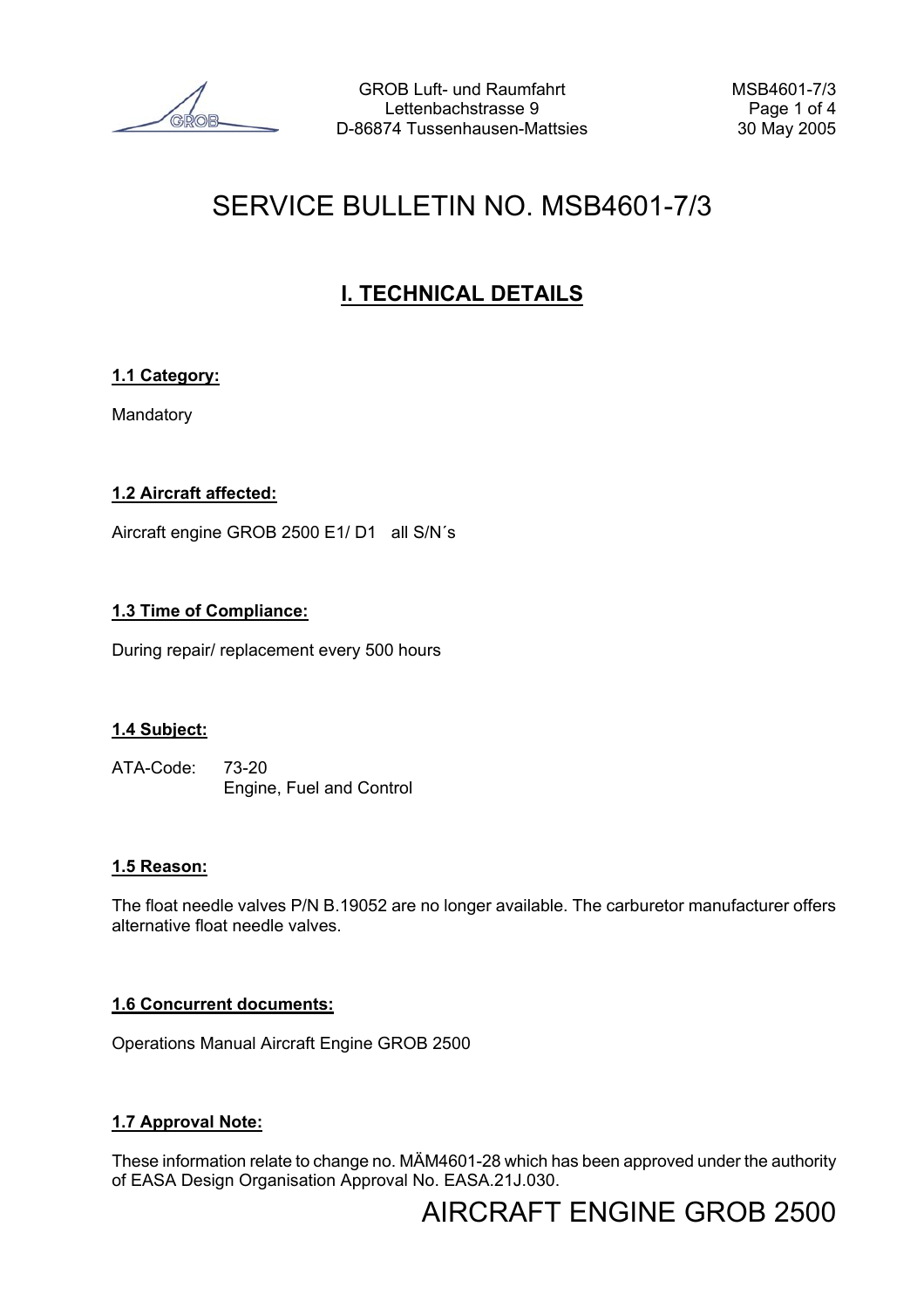The technical information contained in this document has been approved under the authority of EASA Design Organisation Approval No. EASA.21J.030.

#### **1.8 Accomplishment / Instructions**

The float needle valves are to be replaced as follows:

- ensure, that the Battery Master Switch is "OFF", and the ignition key is removed
- remove upper and lower engine cowling
- remove float chamber (1) by removing  $\overline{6}$  screws (2) with spring washer
- remove float chamber and gasket (3) downwards and drain fuel from the float chamber
- pull down float (4)
- remove needle valve (5) and gasket (6) (refer also to the "Assembly and Repair Manual GROB 2500")

**Note:** The width of the hexagonal nut is  $3/8$ " (= 13,25 mm).

- install a new alternative needle valve and a **new** gasket
- REMARKS: Left and right carburetor of an engine must have the same needle valve part number.

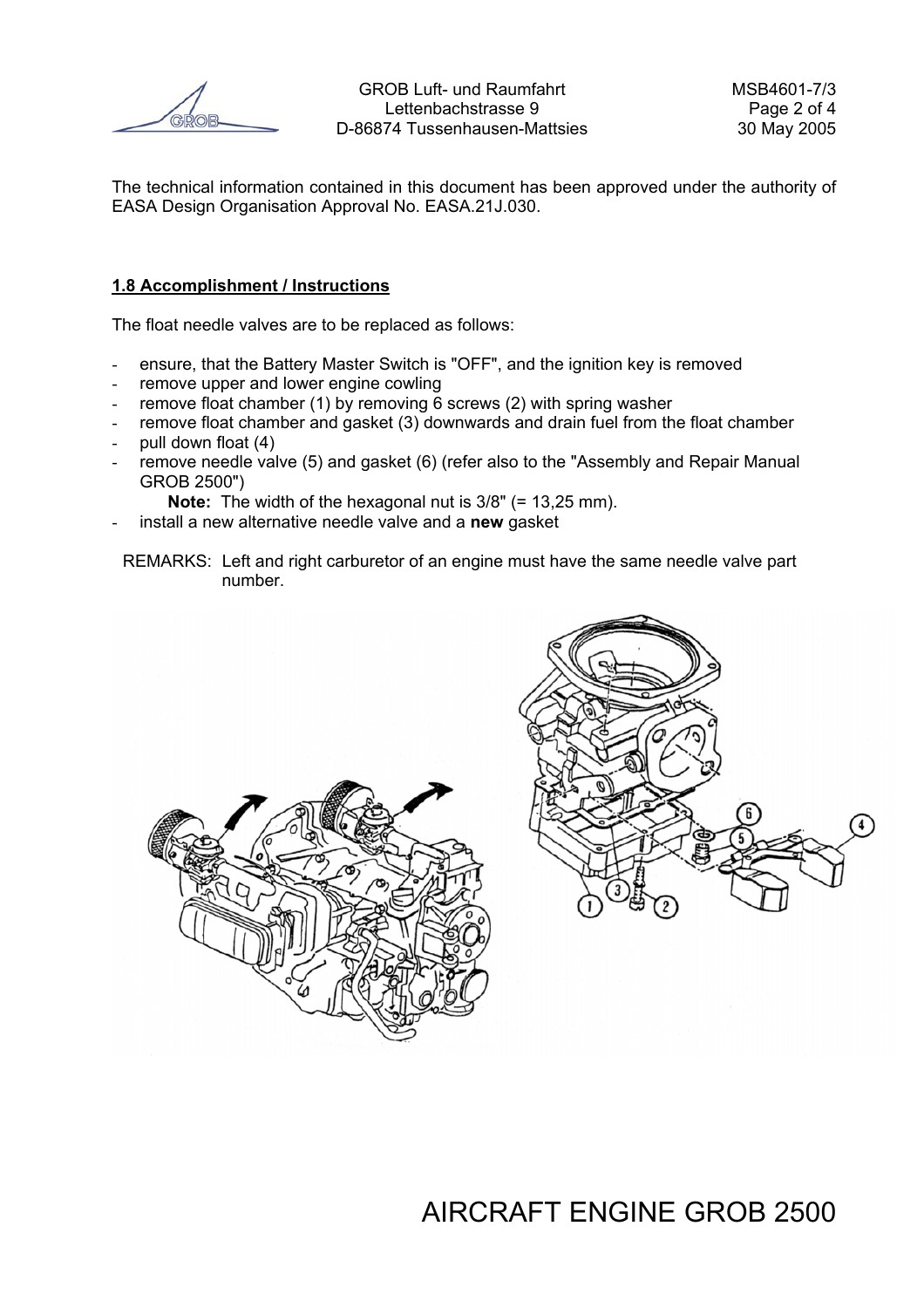- install float. After installation of the float needle valve and the float, set the height to 16,5 mm measured from the upper edge of the float to the edge of the casing without the float camber gasket (3). Slightly bending of the float arm is allowed.



- install float chamber using a new gasket.
- make a function test of the needle valves and check carburetors for leakage
	- a. using the electrical fuel pump
	- b. after engine ground run
- install upper and lower engine cowling
- perform an engine ground run and, if necessary, perform adjustments according to "Operations Manual GROB 2500"

#### **1.9 Repetitive Actions**

Replacement of the float needle valves every 500 hours (refer to OPERATING MANUAL AIRCRAFT ENGINE GROB 2500, Chap. 6.2.4.).

#### **1.10 Mass (Weight) and CG:**

Negligible

## **II. PLANNING INFORMATION**

#### **2.1 Material & Availability:**

Mod Kit Float Needle Valve, Part-Number: MSB 4601-7 (contains 2 float needle valves and required gaskets)

| Description            | Part-No.    | uι |
|------------------------|-------------|----|
| gasket float chamber   | B16518      |    |
| float needle valve*    | B18355/1.5  |    |
| or float needle valve* | B18353/1,75 |    |

\*alternate float needle valves